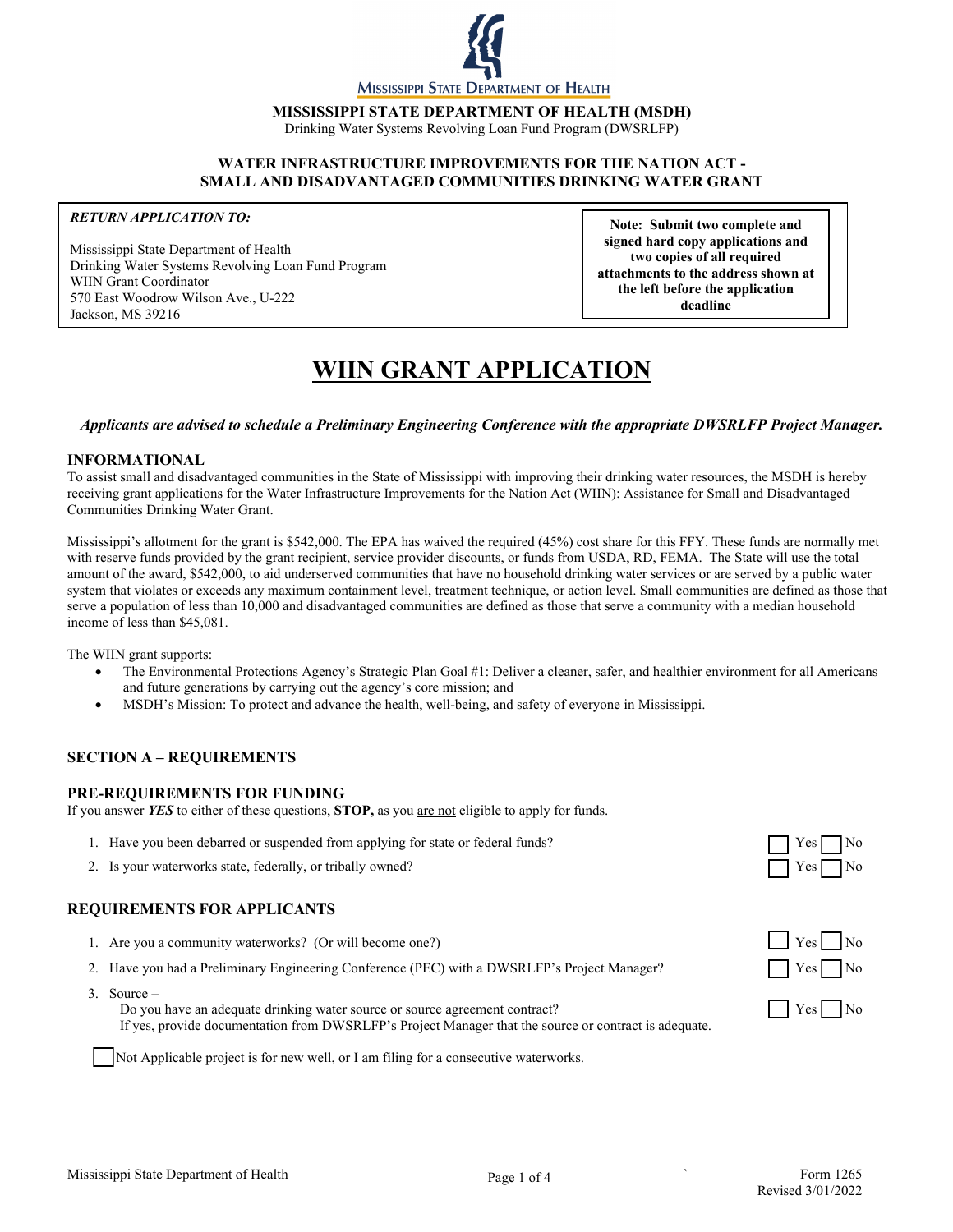|                                  | 4. User Agreements for new service area customers -<br>Do you have executed agreements from a majority of customers in the project area?<br>Not Applicable       |                                                                             |       | Yes |
|----------------------------------|------------------------------------------------------------------------------------------------------------------------------------------------------------------|-----------------------------------------------------------------------------|-------|-----|
|                                  | If yes, please provide an area map indicating existing potential connections and indicating those committed.                                                     |                                                                             |       |     |
|                                  | NOTE: Mandatory hook-up ordinance does not substitute for obtaining agreements to connect.                                                                       |                                                                             |       |     |
|                                  | <b>SECTION B - PROJECT, ORGANIZATIONAL, AND CONTACT INFORMATION</b>                                                                                              |                                                                             |       |     |
| 1.                               |                                                                                                                                                                  |                                                                             |       |     |
| $\overline{2}$ .                 | Waterworks info:<br>Existing<br><b>New</b><br>Community<br>Nonprofit noncommunity $\Box$<br>PWS ID number:<br>Ownership Type:<br>Publicly owned                  | System Name:<br>Investor/privately owned<br>Other: Explanation: ___________ |       |     |
| 3.<br>a.<br>b.                   | Legal Owner of Waterworks or Authorized Agent:<br>Name:<br>Address:<br>Street Address/P.O. Box                                                                   | Town/City                                                                   | State | ZIP |
| $\mathbf{c}$ .<br>d.<br>e.<br>f. | <b>Contact Person:</b><br>FAX Number:<br>Federal DUNS #:                                                                                                         | $CCR \#$                                                                    |       |     |
| a.<br>b.                         | Engineering Consultant (If applicable, only eligible if Federal Procurement Procedures have been followed):<br>Firm Name:<br>Address:<br>Street Address/P.O. Box | Town/City                                                                   | State | ZIP |
| c.                               | Preferred Contact Info:<br>Contact Person:<br>Name                                                                                                               | Title                                                                       |       |     |
|                                  |                                                                                                                                                                  |                                                                             |       |     |
|                                  |                                                                                                                                                                  | Alternate E-mail Address:                                                   |       |     |

# **SECTION C – REQUIRED ATTACHMENTS**

- Attachment A Project schedule
- Attachment B DBE Certification
- Attachment C Business License or Tax-Exempt Documentation
- Attachment D Certificate of Insurance
- Attachment E Resolution adopted by the utility's governing body approving application
- Attachment F Small or Disadvantaged Criteria Documentation
- Attachment G Environmental Impact Statement (may not be required for all projects)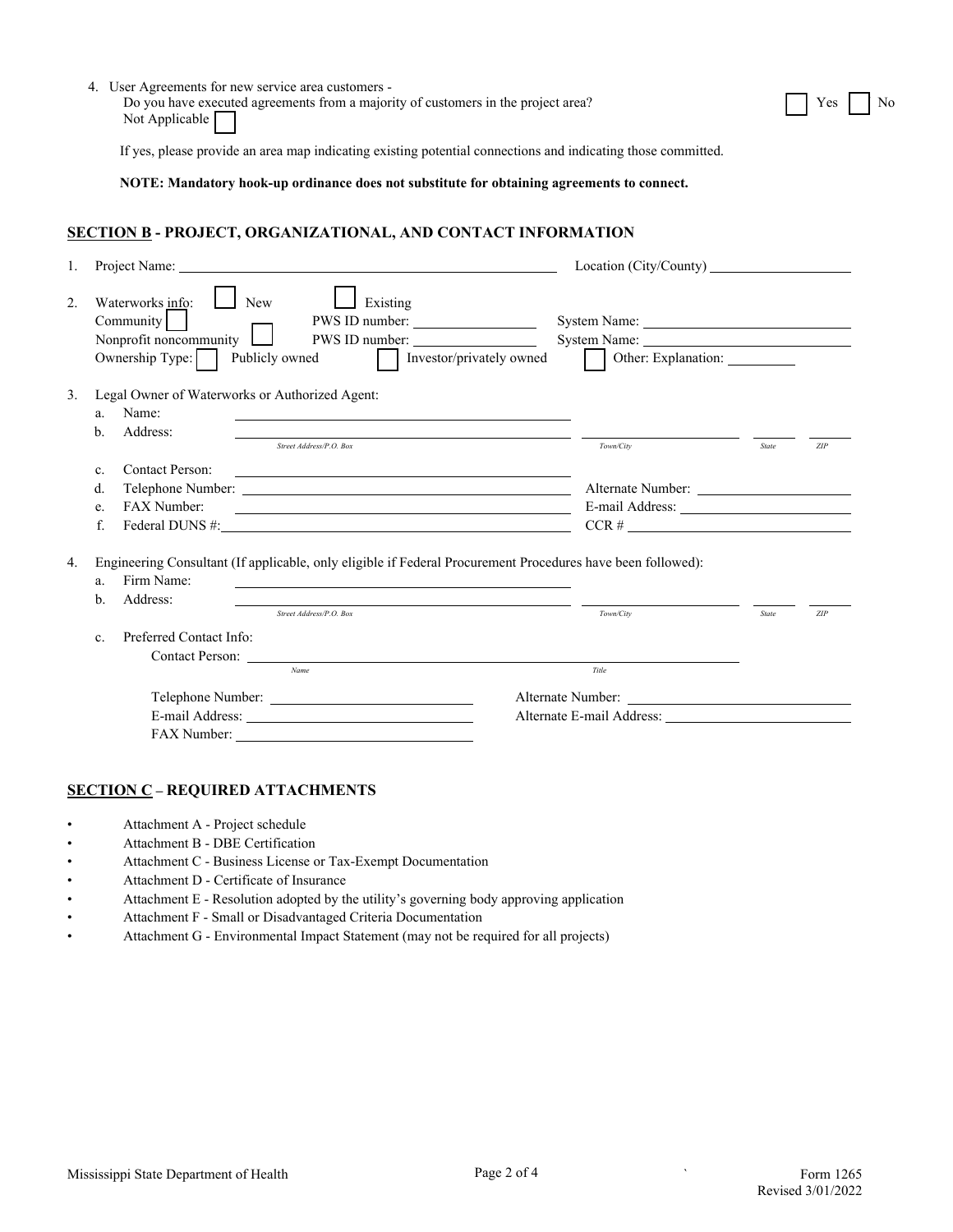### **SECTION D – PROPOSED PROJECT DESCRIPTION – Provide Documentation**

Please provide a summary and a detailed project description including a map/sketch depicting the project area and proposed facilities including length of waterlines, storage tank(s) sizes, etc. (Sketches on 8  $\frac{1}{2}$  by 11 portions of topo sheets are adequate.)

#### **I. Brief Summary – 3 sentences or less for each A, B, and C.**

- **A. Briefly describe the public health issue, concern, or problem that this project intends to correct or address.**
- B. **Briefly describe the proposed project scope of work.**

**C. Briefly quantify the expected benefits or problems corrected with the successful completion of the project.**

**D. Briefly describe how the 45 percent cost share will be obtained and used. (Not applicable for FFY 2021 Allotment)**

- **II. Demographics**
	- **A. Describe income levels in the proposed project area. Include the median household income of the area being served.**
	- **B. Describe the community that benefits from the proposed project. Include the population size.**